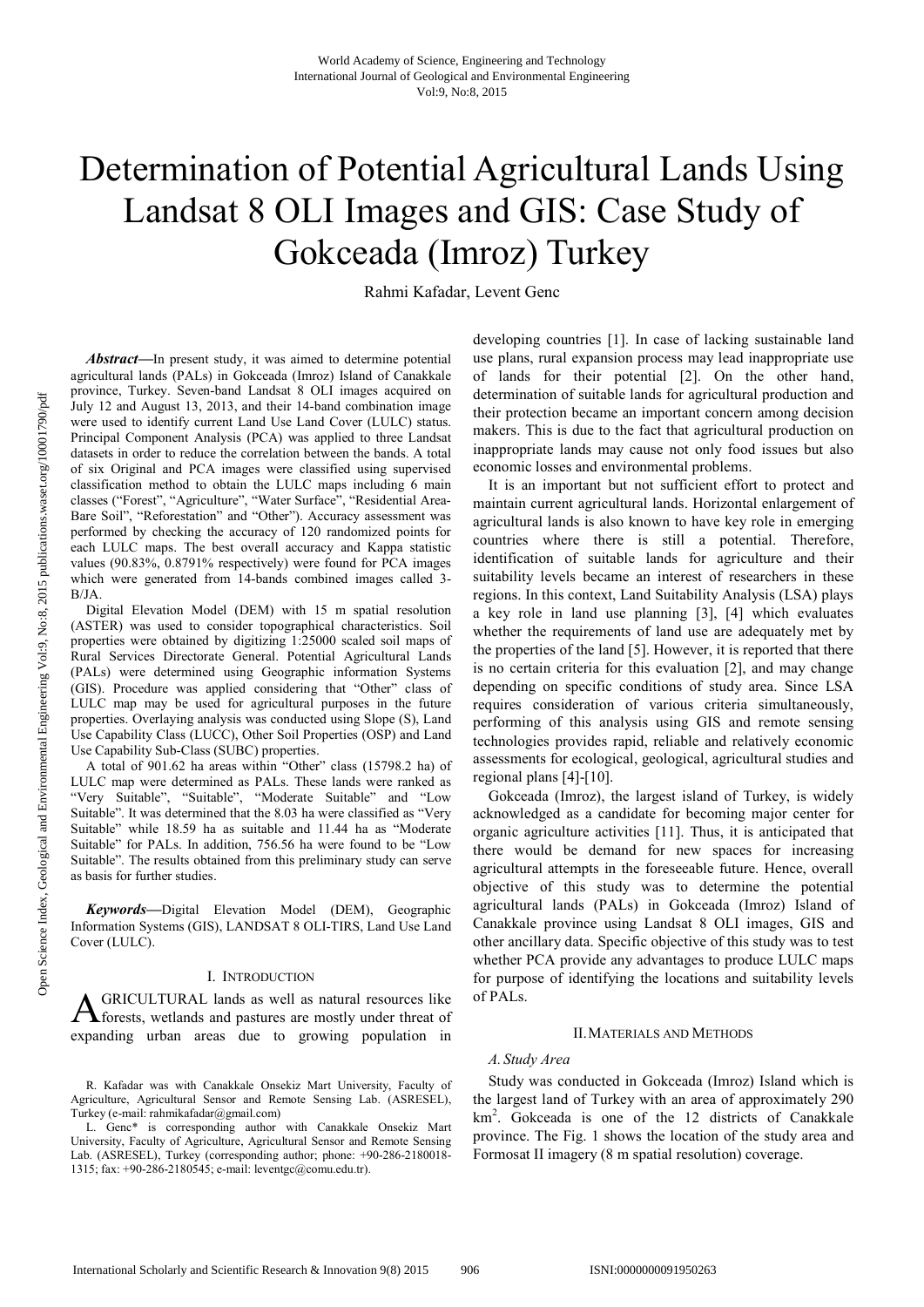

Fig. 1 Location and Formosat II imagery cover of study area

#### *B. Image Processing*

All image processing steps were conducted using Erdas Imagine software. Landsat 8 OLI images (30 m spatial resolution) relating to dates July 12, 2013 and August 13, 2013 were downloaded from USGS website. Primarily, original 7-band images; 7-band July (7B/J) and 7-band August (7-B/A) were generated using the bands given in Table I. Then, a 14-band image (14-B/JA) was formed by combining 7B/J, and 7B-A images, to utilize from the differences within period between July and August.

TABLE I

| <b>LANDSAT 8 OLI BANDS USED IN STUDY</b> |                   |               |  |  |  |
|------------------------------------------|-------------------|---------------|--|--|--|
| Band                                     | Region            | Wavelength    |  |  |  |
|                                          | Coastal / Aerosol | $0.43 - 0.45$ |  |  |  |
| $\overline{c}$                           | Blue              | $0.45 - 0.51$ |  |  |  |
| 3                                        | Green             | $0.53 - 0.59$ |  |  |  |
| 4                                        | Red               | $0.64 - 0.67$ |  |  |  |
| 5                                        | NIR.              | $0.85 - 0.88$ |  |  |  |
| 6                                        | <b>SWIR</b>       | $1.57 - 1.65$ |  |  |  |
|                                          | <b>SWIR</b>       | $2.11 - 2.29$ |  |  |  |

In second step PCA was applied to original images to reduce the correlations between bands. 3-band PCA images (3-B/J, 3-B/A, and 3B/JA) were obtained from original 7-B/J, 7-B/A, and 14-B/JA images.

Finally, a total of six images including original and PCA images were classified using supervised classification Maximum Likelihood Algorithm (MLA) to create LULC maps of study area. Fig. 2 represents the LULC map generation steps.

Six main LULC classes were considered to be classified in this study. These are; Forest (F), Agricultural Land (A), Water Surface (W), Residential Area-Bare soil (RB), Reforestation (R), and Other (O) classes. Accuracy of LULC maps were assessed according to [12], and the most accurate map was used in further analysis.

# *C. Determination of PALs*

In present study, current LULC map, DEM-derived slope map, and soil maps (Land Use Capability Classes, LUCC; Other Soil Properties, OSP; Land Use Capability Sub-classes, SUBC) were used in PAL determination and suitability level evaluation. Figs. 3 and 4 represent DEM and soil map of Gokceada Island.



Fig. 2 Image processing and accuracy assessment steps



Fig. 3 DEM of study area (5 x Z factor)



Fig. 4 Soil map of study area

Since the PALs assumed to be a function which depends on mentioned LULC class, slope and soil properties, the suitability levels were determined according to (1) and criteria denoted below (Table II). Analysis was conducted considering the assumption that "O" class may be used for agricultural purposes in future, and RB, F, R, and W classes excluded from further analyses.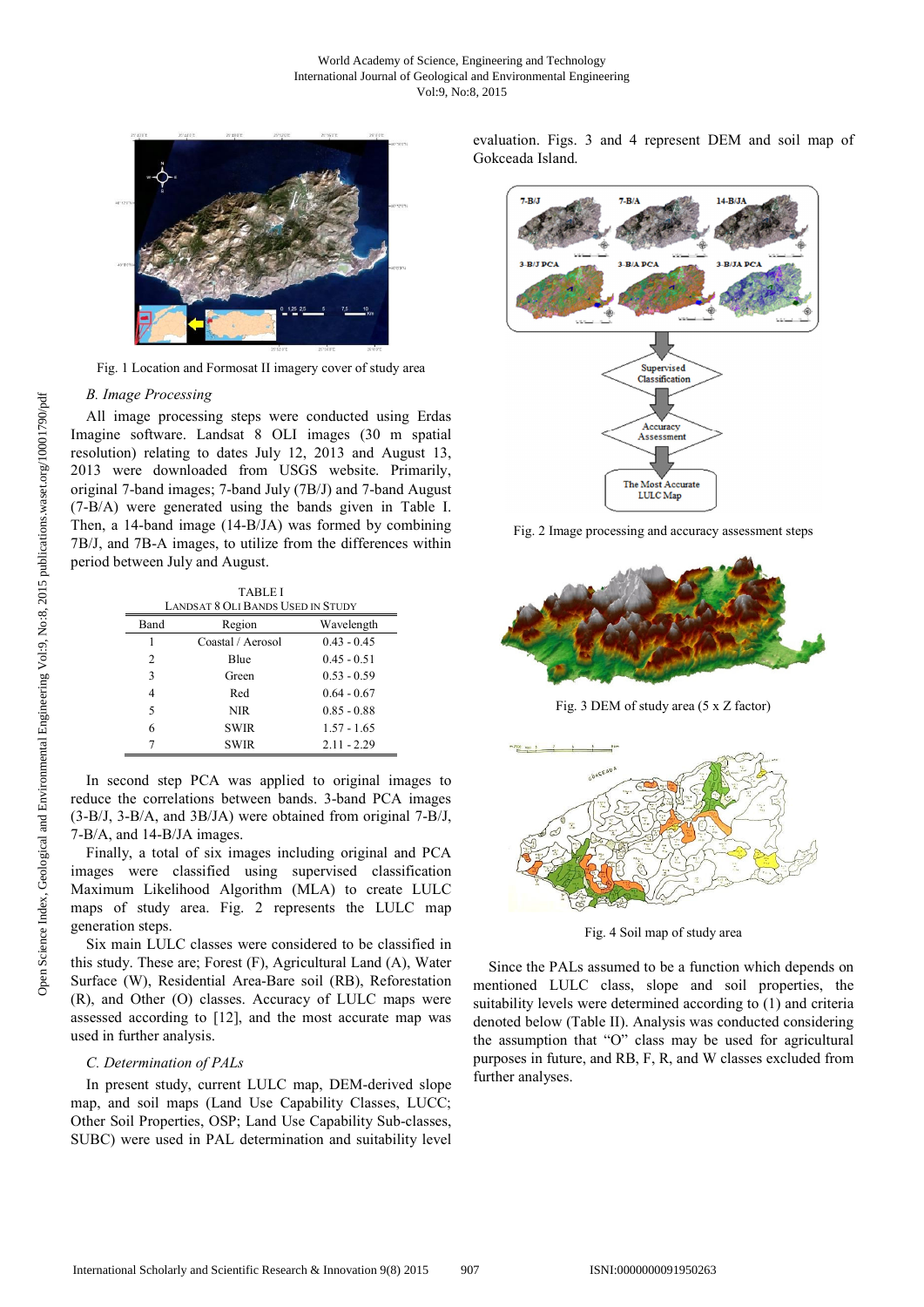TABLE II **DAL DETERMINATION CRITERIA AND SUIT** 

| 1716 DETERMIN RITUAL CRITERIA I 190 00117101611 TE HIEVATIVA |          |       |            |             |                              |  |  |  |
|--------------------------------------------------------------|----------|-------|------------|-------------|------------------------------|--|--|--|
| LULC                                                         | S(%)     | LUCC  | <b>OSP</b> | <b>SUBC</b> | <b>PAL Suitability Level</b> |  |  |  |
| O                                                            | $0 - 2$  | I-H   | -          | ۰           | Very Suitable                |  |  |  |
| О                                                            | $3-6$    | Ш     | -. h       | $-$ . $e$   | Suitable                     |  |  |  |
| O                                                            | $7 - 12$ | ΙV    |            | e           | Moderate                     |  |  |  |
| $\theta$                                                     | 13-35    | V-VII | h.r        | es-se       | Low suitable                 |  |  |  |

Symbols of h, r, s in OSP column represents slightly salty, rocky and salty soils respectively. In SUBC column e, s, w symbols represents erosion, root zone issues and drainage problems, while the combinations states the preferential terms of two concurrent issues. Fig. 5 summarizes the GIS analysis for PAL determination.

$$
PAL = O(S, LUCC, OSP, SUBC)
$$
 (1)

where; O: Other class of LULC MAP; S: Slope  $(\%)$ ; LUCC: Land Use Capability Classes; OSP: Other Soil Properties; SUBC : Land Use Capability Sub-classes.

Analysis was conducted using ArcGIS (10.3) software.



Fig. 5 Schematic representation of GIS analysis for PAL determination

# III. RESULTS AND DISCUSSION

#### *A. LULC Classification*

Six Landsat 8 OLI datasets were classified using supervised classification for the test site and accuracy assessments were performed. The main objective of this process was to determine the dataset that produced the best overall and user accuracies for land cover classification. The most accurate LULC map was selected to be used in GIS analysis to identify the locations and suitability levels of PALs in study area.

It was found that the best results of overall accuracy for discrimination of 6 classes were achieved from PCA of 14 band image (3-B/JA). Overall accuracy and Kappa statistic values were 90.83 % and 0.8791 respectively (Table III) Fig. 6 shows the 3-B/JA image, and the LULC map.

According to this, a major part of study area was found to be covered by "Other" class (55.7 %) with an area of 15798.2 ha. The RB class covered 4630.95 ha area (16.3 %), while areas of F, A, and R classes found to be 4459.05 ha (15.7 %), 1194.67 ha (7.0 %), and 1109.25 ha (3.9 %) respectively. The area of W class was 371.79 ha (1.3 %).

| <b>TABLE III</b>                                        |            |         |          |          |  |  |  |  |
|---------------------------------------------------------|------------|---------|----------|----------|--|--|--|--|
| CLASSIFICATION ACCURACY OF LULC MAP DERIVED FROM 3-B/JA |            |         |          |          |  |  |  |  |
| <b>LULC Class</b>                                       | Classified | Number  | Producer | User     |  |  |  |  |
|                                                         | Totals     | Correct | Accuracy | Accuracy |  |  |  |  |
| F                                                       | 19         | 19      | 100 %    | $100\%$  |  |  |  |  |
| А                                                       | 14         | 9       | $100\%$  | 64 %     |  |  |  |  |
| W                                                       | 10         | 10      | $100\%$  | $100\%$  |  |  |  |  |
| <b>RB</b>                                               | 20         | 19      | $95\%$   | $95\%$   |  |  |  |  |
| R                                                       | 12         | 8       | 89 %     | 67 %     |  |  |  |  |
| Ω                                                       | 45         | 44      | 83 %     | 98 %     |  |  |  |  |

Overall Classification Accuracy: 90.86 %, Kappa Statistic: 0.8791



Fig. 6 The 3-B/JA PCA image derived from 14-B/JA, and LULC map derived from this image

## *B. GIS Analysis for PAL Determination*

The GIS analysis results showed that a total of approximately 902 ha area within "Other" class of LULC map is found to be suitable for agricultural production (Fig. 7). Especially 27 ha of PALs consisted of "Very Suitable" and "Suitable" areas which have almost optimum conditions for this purpose. The "Moderate Suitable" areas (118.44 ha) have sufficient conditions for many plant species. In comparison, "Low suitable" areas are mostly considered to be used for dry farming. However, irrigation is also possible since drip lines are utilizable even on slope areas. In addition, cultivation of drought tolerant/resistant plants like some kinds of medical and aromatic plant species is also practicable. Furthermore, special plants that require less controlled conditions may be cultivated on "Low Suitable" areas. Current agricultural lands present in LULC map, PALs and their locations in study area are shown in Fig. 7.

Another study was conducted in Gokceada by [13] in 2008 to determine optimal land use for the island using ASTER